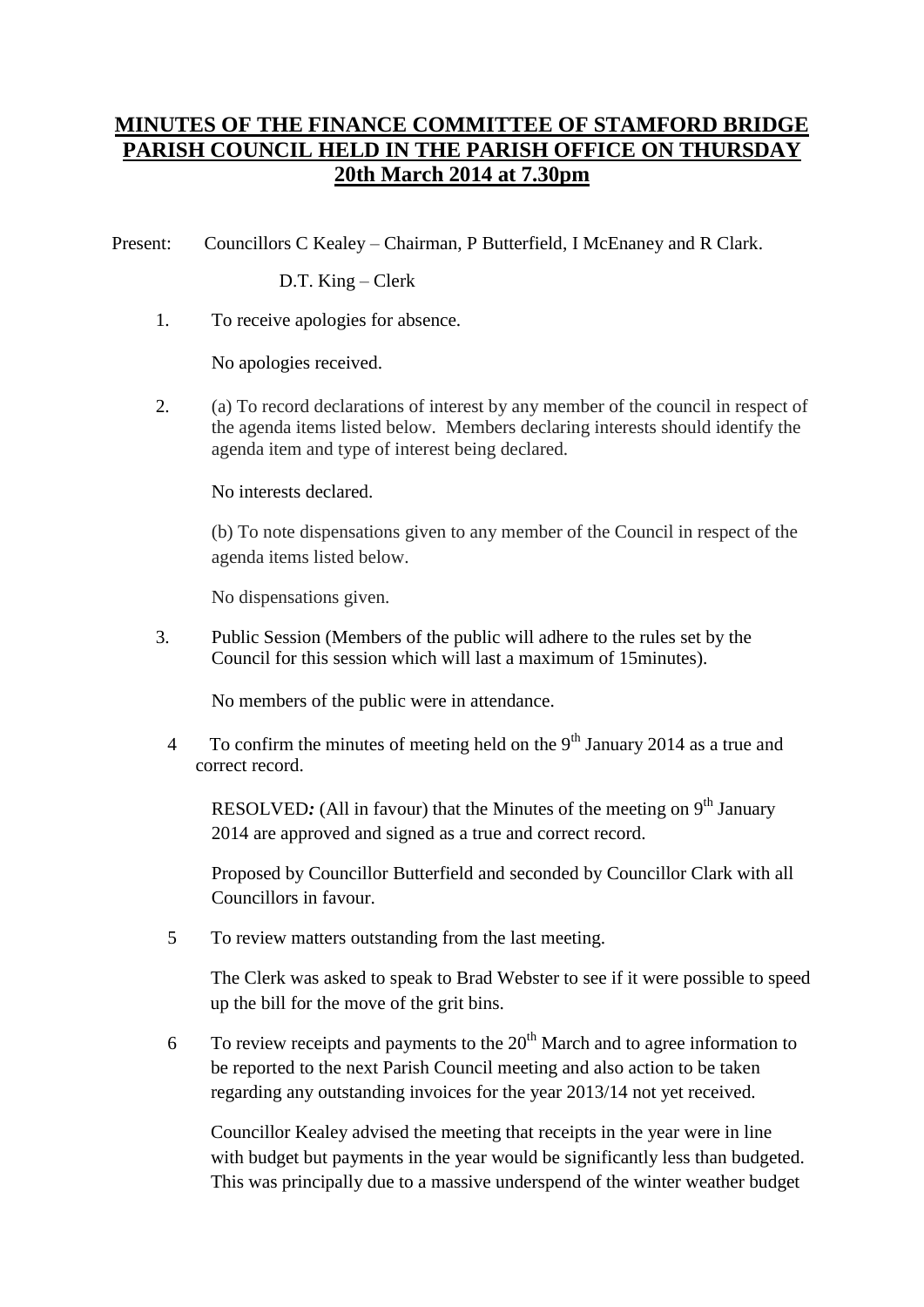as a result of the mild winter, the Shallows precept project lighting scheme not been completed in the year & Christmas lights costs been lower due to reduced installation and removal costs. This would increase the level of reserves at the year-end significantly. Councillor Butterfield proposed that before the end of March, salt/grit be purchased up to a value of £2000 and that the cost should be paid out of this year's accounts. This was unanimously agreed as Councillor Butterfield had previously been given the authority to purchase salt/grit at an earlier Parish Council meeting.

The meeting also agreed that the cost of the Shallows lighting project be met from reserves and not the 2014/15 budget and that if deemed appropriate, further expenditure in the new-year be met from reserves.

7. Agree action to take into account the legal method by which the Council can make payments following the repeal of Section 150(5) of the Local Government Act 1972.

The Clerk was asked to contact Alan Barker and obtain a copy of The Practitioners Guide for Local Council which was due for release on 17 February.

8. To discuss the Personnel Committees proposals regarding pension arrangements for Council staff and to make proposals to be placed before the Council

The Clerk reported that the Personnel Committee are still to meet the staff to discuss the new pension arrangements. The staff will also be asked to fill in time sheets as from 1 April.

9. To review the Councils Insurance cover and to agree action, if any, to be recommended to the Council.

Councillor Kealey gave each Councillor a copy of an article from 'Clerk and Councils Direct' July 2013 regarding insurance cover. The Councillors were asked to consider this article for further discussion at the next meeting so that if necessary, any changes to the present levels of cover could be recommended the Parish Council.

10. To agree the introduction of an order form as required in the Financial Regulations.

Councillor Butterfield agreed to arrange supply a sample purchase order book and that when agreed, this would be used in future, for all significant purchases by the Council

11. To review progress with the purchasing of items approved by the Council following the successful grant applications made to ERYC.